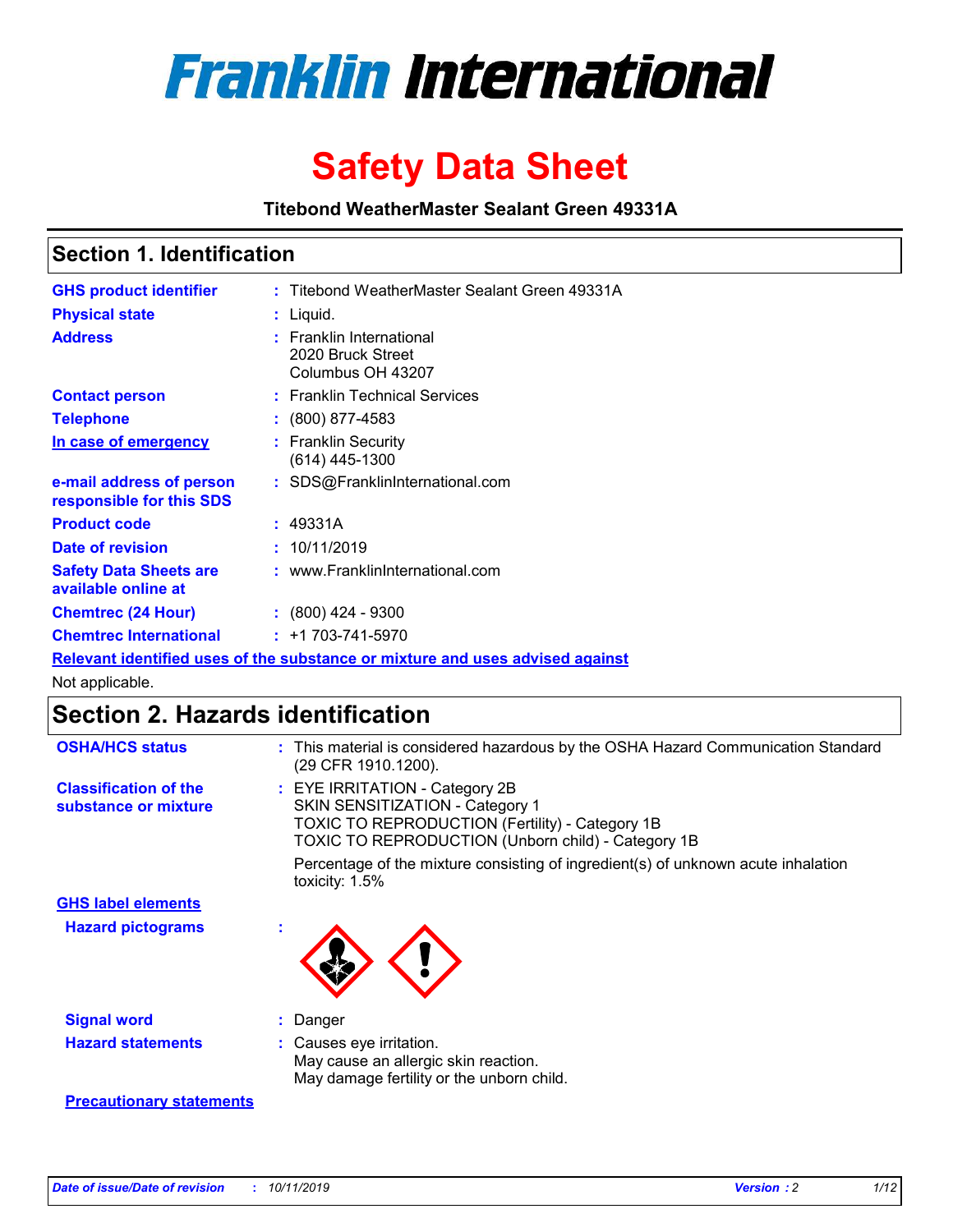### **Section 2. Hazards identification**

| <b>Prevention</b>                          | : Obtain special instructions before use. Do not handle until all safety precautions have<br>been read and understood. Wear protective gloves. Wear eye or face protection.<br>Wear protective clothing. Avoid breathing vapor. Wash hands thoroughly after handling.<br>Contaminated work clothing must not be allowed out of the workplace.                                                        |
|--------------------------------------------|------------------------------------------------------------------------------------------------------------------------------------------------------------------------------------------------------------------------------------------------------------------------------------------------------------------------------------------------------------------------------------------------------|
| <b>Response</b>                            | : IF exposed or concerned: Get medical attention. IF ON SKIN: Wash with plenty of<br>soap and water. Wash contaminated clothing before reuse. If skin irritation or rash<br>occurs: Get medical attention. IF IN EYES: Rinse cautiously with water for several<br>minutes. Remove contact lenses, if present and easy to do. Continue rinsing. If eye<br>irritation persists: Get medical attention. |
| <b>Storage</b>                             | : Store locked up.                                                                                                                                                                                                                                                                                                                                                                                   |
| <b>Disposal</b>                            | : Dispose of contents and container in accordance with all local, regional, national and<br>international regulations.                                                                                                                                                                                                                                                                               |
| <b>Hazards not otherwise</b><br>classified | : Product generates methanol during cure.                                                                                                                                                                                                                                                                                                                                                            |
|                                            |                                                                                                                                                                                                                                                                                                                                                                                                      |

### **Section 3. Composition/information on ingredients**

| <b>Substance/mixture</b><br>: Mixture                |               |                     |
|------------------------------------------------------|---------------|---------------------|
| Ingredient name                                      | $\frac{9}{6}$ | <b>CAS number</b>   |
| 3-aminopropyltriethoxysilane<br>Dibutyltin dilaurate | צ≥<br>≤0.3    | 919-30-2<br>77-58-7 |

Any concentration shown as a range is to protect confidentiality or is due to batch variation.

**There are no additional ingredients present which, within the current knowledge of the supplier and in the concentrations applicable, are classified as hazardous to health or the environment and hence require reporting in this section.**

**Occupational exposure limits, if available, are listed in Section 8.**

### **Section 4. First aid measures**

| <b>Description of necessary first aid measures</b> |                                                                                                                                                                                                                                                                                                                                                                                                                                                                                                                                                                                                                                                                                                                                                                           |  |  |  |
|----------------------------------------------------|---------------------------------------------------------------------------------------------------------------------------------------------------------------------------------------------------------------------------------------------------------------------------------------------------------------------------------------------------------------------------------------------------------------------------------------------------------------------------------------------------------------------------------------------------------------------------------------------------------------------------------------------------------------------------------------------------------------------------------------------------------------------------|--|--|--|
| <b>Eye contact</b>                                 | : Immediately flush eyes with plenty of water, occasionally lifting the upper and lower<br>eyelids. Check for and remove any contact lenses. Continue to rinse for at least 10<br>minutes. If irritation persists, get medical attention.                                                                                                                                                                                                                                                                                                                                                                                                                                                                                                                                 |  |  |  |
| <b>Inhalation</b>                                  | : Remove victim to fresh air and keep at rest in a position comfortable for breathing. If<br>not breathing, if breathing is irregular or if respiratory arrest occurs, provide artificial<br>respiration or oxygen by trained personnel. It may be dangerous to the person providing<br>aid to give mouth-to-mouth resuscitation. Get medical attention. If unconscious, place<br>in recovery position and get medical attention immediately. Maintain an open airway.<br>Loosen tight clothing such as a collar, tie, belt or waistband. In case of inhalation of<br>decomposition products in a fire, symptoms may be delayed. The exposed person may<br>need to be kept under medical surveillance for 48 hours.                                                       |  |  |  |
| <b>Skin contact</b>                                | : Wash with plenty of soap and water. Remove contaminated clothing and shoes. Wash<br>contaminated clothing thoroughly with water before removing it, or wear gloves.<br>Continue to rinse for at least 10 minutes. Get medical attention. In the event of any<br>complaints or symptoms, avoid further exposure. Wash clothing before reuse. Clean<br>shoes thoroughly before reuse.                                                                                                                                                                                                                                                                                                                                                                                     |  |  |  |
| <b>Ingestion</b>                                   | : Wash out mouth with water. Remove dentures if any. Remove victim to fresh air and<br>keep at rest in a position comfortable for breathing. If material has been swallowed and<br>the exposed person is conscious, give small quantities of water to drink. Stop if the<br>exposed person feels sick as vomiting may be dangerous. Do not induce vomiting<br>unless directed to do so by medical personnel. If vomiting occurs, the head should be<br>kept low so that vomit does not enter the lungs. Get medical attention. Never give<br>anything by mouth to an unconscious person. If unconscious, place in recovery position<br>and get medical attention immediately. Maintain an open airway. Loosen tight clothing<br>such as a collar, tie, belt or waistband. |  |  |  |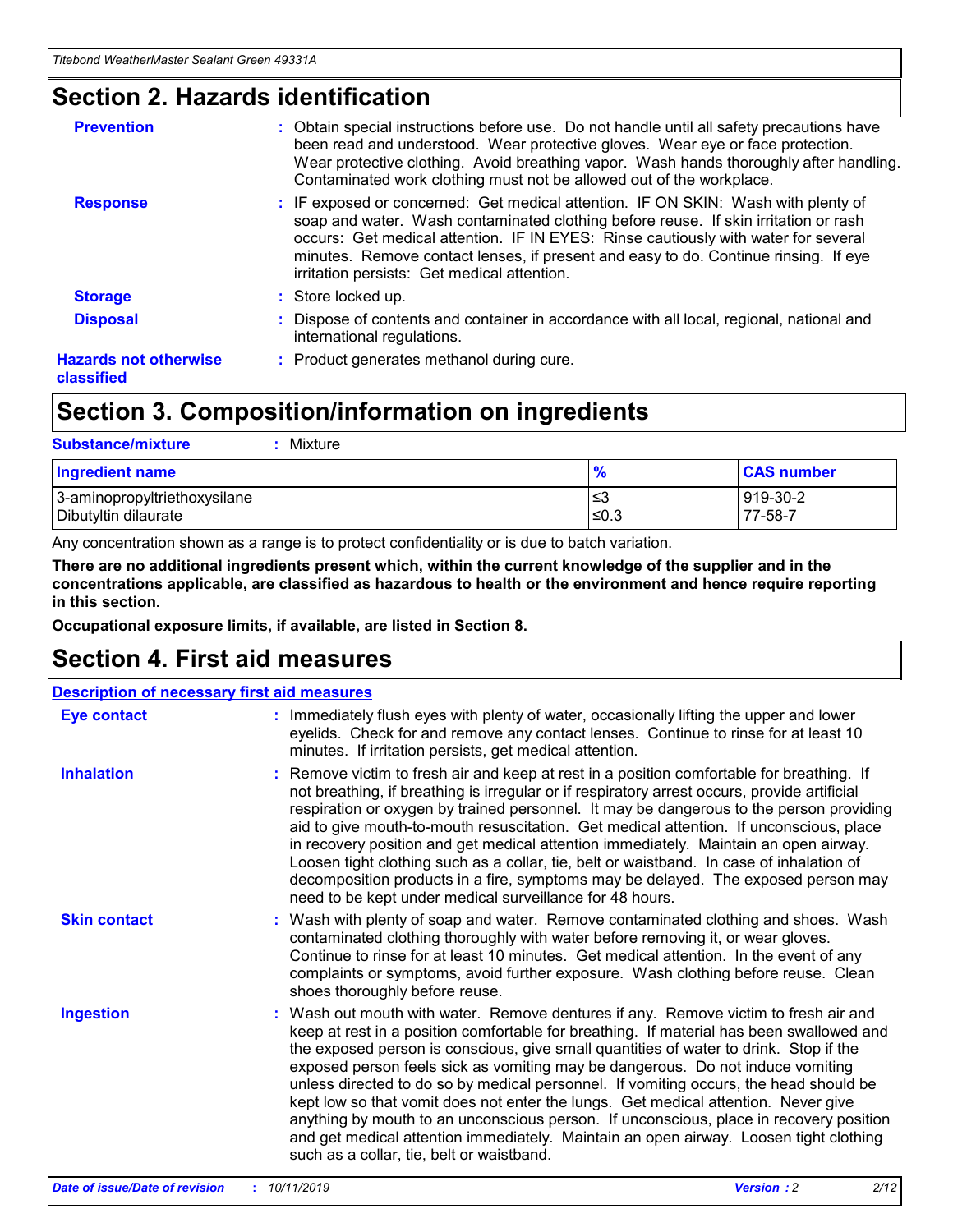## **Section 4. First aid measures**

| Most important symptoms/effects, acute and delayed |  |                                                                                                                                                                                                                                                                                                                                                                                                                 |  |
|----------------------------------------------------|--|-----------------------------------------------------------------------------------------------------------------------------------------------------------------------------------------------------------------------------------------------------------------------------------------------------------------------------------------------------------------------------------------------------------------|--|
| <b>Potential acute health effects</b>              |  |                                                                                                                                                                                                                                                                                                                                                                                                                 |  |
| <b>Eye contact</b>                                 |  | : May cause eye irritation.                                                                                                                                                                                                                                                                                                                                                                                     |  |
| <b>Inhalation</b>                                  |  | : No known significant effects or critical hazards.                                                                                                                                                                                                                                                                                                                                                             |  |
| <b>Skin contact</b>                                |  | : May cause skin irritation.                                                                                                                                                                                                                                                                                                                                                                                    |  |
| <b>Ingestion</b>                                   |  | : No known significant effects or critical hazards.                                                                                                                                                                                                                                                                                                                                                             |  |
| Over-exposure signs/symptoms                       |  |                                                                                                                                                                                                                                                                                                                                                                                                                 |  |
| <b>Eye contact</b>                                 |  | : Adverse symptoms may include the following:<br>irritation<br>watering<br>redness                                                                                                                                                                                                                                                                                                                              |  |
| <b>Inhalation</b>                                  |  | : Adverse symptoms may include the following:<br>reduced fetal weight<br>increase in fetal deaths<br>skeletal malformations                                                                                                                                                                                                                                                                                     |  |
| <b>Skin contact</b>                                |  | : Adverse symptoms may include the following:<br>irritation<br>redness<br>reduced fetal weight<br>increase in fetal deaths<br>skeletal malformations                                                                                                                                                                                                                                                            |  |
| <b>Ingestion</b>                                   |  | : Adverse symptoms may include the following:<br>reduced fetal weight<br>increase in fetal deaths<br>skeletal malformations                                                                                                                                                                                                                                                                                     |  |
|                                                    |  | <b>Indication of immediate medical attention and special treatment needed, if necessary</b>                                                                                                                                                                                                                                                                                                                     |  |
| <b>Notes to physician</b>                          |  | : In case of inhalation of decomposition products in a fire, symptoms may be delayed.<br>The exposed person may need to be kept under medical surveillance for 48 hours.                                                                                                                                                                                                                                        |  |
| <b>Specific treatments</b>                         |  | : No specific treatment.                                                                                                                                                                                                                                                                                                                                                                                        |  |
| <b>Protection of first-aiders</b>                  |  | : No action shall be taken involving any personal risk or without suitable training. If it is<br>suspected that fumes are still present, the rescuer should wear an appropriate mask or<br>self-contained breathing apparatus. It may be dangerous to the person providing aid to<br>give mouth-to-mouth resuscitation. Wash contaminated clothing thoroughly with water<br>before removing it, or wear gloves. |  |

**See toxicological information (Section 11)**

### **Section 5. Fire-fighting measures**

| <b>Extinguishing media</b>                             |                                                                                                                                                                                                     |
|--------------------------------------------------------|-----------------------------------------------------------------------------------------------------------------------------------------------------------------------------------------------------|
| <b>Suitable extinguishing</b><br>media                 | : Use an extinguishing agent suitable for the surrounding fire.                                                                                                                                     |
| <b>Unsuitable extinguishing</b><br>media               | $:$ None known.                                                                                                                                                                                     |
| <b>Specific hazards arising</b><br>from the chemical   | : In a fire or if heated, a pressure increase will occur and the container may burst.                                                                                                               |
| <b>Hazardous thermal</b><br>decomposition products     | : Decomposition products may include the following materials:<br>carbon dioxide<br>carbon monoxide<br>nitrogen oxides<br>metal oxide/oxides                                                         |
| <b>Special protective actions</b><br>for fire-fighters | : Promptly isolate the scene by removing all persons from the vicinity of the incident if<br>there is a fire. No action shall be taken involving any personal risk or without suitable<br>training. |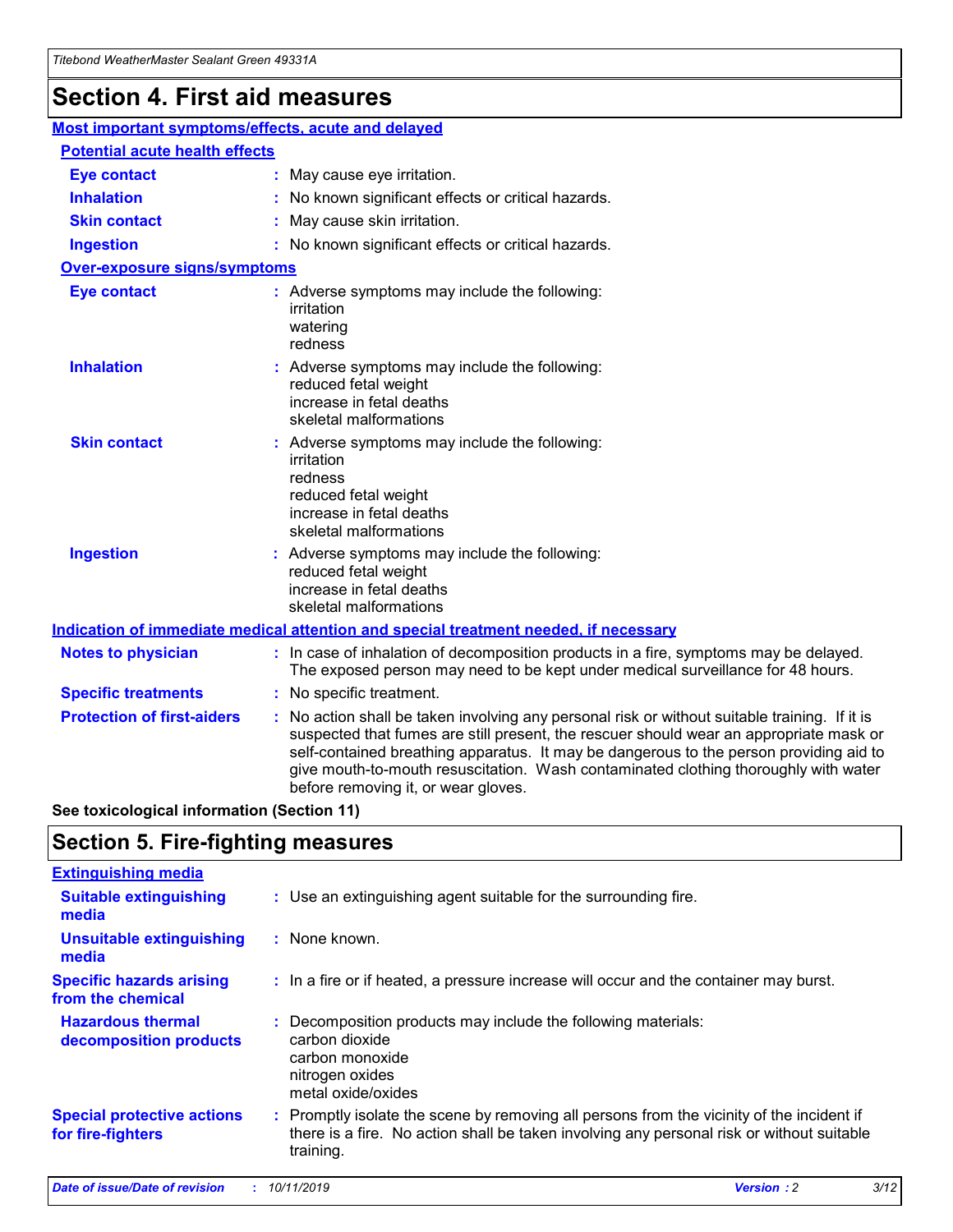### **Section 5. Fire-fighting measures**

**Special protective equipment for fire-fighters** Fire-fighters should wear appropriate protective equipment and self-contained breathing **:** apparatus (SCBA) with a full face-piece operated in positive pressure mode.

### **Section 6. Accidental release measures**

#### **Personal precautions, protective equipment and emergency procedures**

| For non-emergency<br>personnel                               |  | : No action shall be taken involving any personal risk or without suitable training.<br>Evacuate surrounding areas. Keep unnecessary and unprotected personnel from<br>entering. Do not touch or walk through spilled material. Avoid breathing vapor or mist.<br>Provide adequate ventilation. Wear appropriate respirator when ventilation is<br>inadequate. Put on appropriate personal protective equipment.                                                                                                                                                                                                                                                                                             |  |
|--------------------------------------------------------------|--|--------------------------------------------------------------------------------------------------------------------------------------------------------------------------------------------------------------------------------------------------------------------------------------------------------------------------------------------------------------------------------------------------------------------------------------------------------------------------------------------------------------------------------------------------------------------------------------------------------------------------------------------------------------------------------------------------------------|--|
|                                                              |  | For emergency responders : If specialized clothing is required to deal with the spillage, take note of any information in<br>Section 8 on suitable and unsuitable materials. See also the information in "For non-<br>emergency personnel".                                                                                                                                                                                                                                                                                                                                                                                                                                                                  |  |
| <b>Environmental precautions</b>                             |  | : Avoid dispersal of spilled material and runoff and contact with soil, waterways, drains<br>and sewers. Inform the relevant authorities if the product has caused environmental<br>pollution (sewers, waterways, soil or air).                                                                                                                                                                                                                                                                                                                                                                                                                                                                              |  |
| <b>Methods and materials for containment and cleaning up</b> |  |                                                                                                                                                                                                                                                                                                                                                                                                                                                                                                                                                                                                                                                                                                              |  |
| <b>Small spill</b>                                           |  | : Stop leak if without risk. Move containers from spill area. Dilute with water and mop up<br>if water-soluble. Alternatively, or if water-insoluble, absorb with an inert dry material and<br>place in an appropriate waste disposal container. Dispose of via a licensed waste<br>disposal contractor.                                                                                                                                                                                                                                                                                                                                                                                                     |  |
| <b>Large spill</b>                                           |  | : Stop leak if without risk. Move containers from spill area. Approach release from<br>upwind. Prevent entry into sewers, water courses, basements or confined areas. Wash<br>spillages into an effluent treatment plant or proceed as follows. Contain and collect<br>spillage with non-combustible, absorbent material e.g. sand, earth, vermiculite or<br>diatomaceous earth and place in container for disposal according to local regulations<br>(see Section 13). Dispose of via a licensed waste disposal contractor. Contaminated<br>absorbent material may pose the same hazard as the spilled product. Note: see<br>Section 1 for emergency contact information and Section 13 for waste disposal. |  |

### **Section 7. Handling and storage**

| <b>Precautions for safe handling</b>                                             |                                                                                                                                                                                                                                                                                                                                                                                                                                                                                                                                                                                                                                                                                                                                                                                                                                                  |
|----------------------------------------------------------------------------------|--------------------------------------------------------------------------------------------------------------------------------------------------------------------------------------------------------------------------------------------------------------------------------------------------------------------------------------------------------------------------------------------------------------------------------------------------------------------------------------------------------------------------------------------------------------------------------------------------------------------------------------------------------------------------------------------------------------------------------------------------------------------------------------------------------------------------------------------------|
| <b>Protective measures</b>                                                       | : Put on appropriate personal protective equipment (see Section 8). Persons with a<br>history of skin sensitization problems should not be employed in any process in which<br>this product is used. Avoid exposure - obtain special instructions before use. Avoid<br>exposure during pregnancy. Do not handle until all safety precautions have been read<br>and understood. Do not get in eyes or on skin or clothing. Do not ingest. Avoid<br>breathing vapor or mist. If during normal use the material presents a respiratory hazard,<br>use only with adequate ventilation or wear appropriate respirator. Keep in the original<br>container or an approved alternative made from a compatible material, kept tightly<br>closed when not in use. Empty containers retain product residue and can be hazardous.<br>Do not reuse container. |
| <b>Advice on general</b><br>occupational hygiene                                 | : Eating, drinking and smoking should be prohibited in areas where this material is<br>handled, stored and processed. Workers should wash hands and face before eating,<br>drinking and smoking. Remove contaminated clothing and protective equipment before<br>entering eating areas. See also Section 8 for additional information on hygiene<br>measures.                                                                                                                                                                                                                                                                                                                                                                                                                                                                                    |
| <b>Conditions for safe storage,</b><br>including any<br><b>incompatibilities</b> | Store between the following temperatures: 0 to $120^{\circ}$ C (32 to $248^{\circ}$ F). Store in<br>accordance with local regulations. Store in original container protected from direct<br>sunlight in a dry, cool and well-ventilated area, away from incompatible materials (see<br>Section 10) and food and drink. Store locked up. Keep container tightly closed and<br>sealed until ready for use. Containers that have been opened must be carefully<br>resealed and kept upright to prevent leakage. Do not store in unlabeled containers.<br>Use appropriate containment to avoid environmental contamination. See Section 10 for<br>incompatible materials before handling or use.                                                                                                                                                     |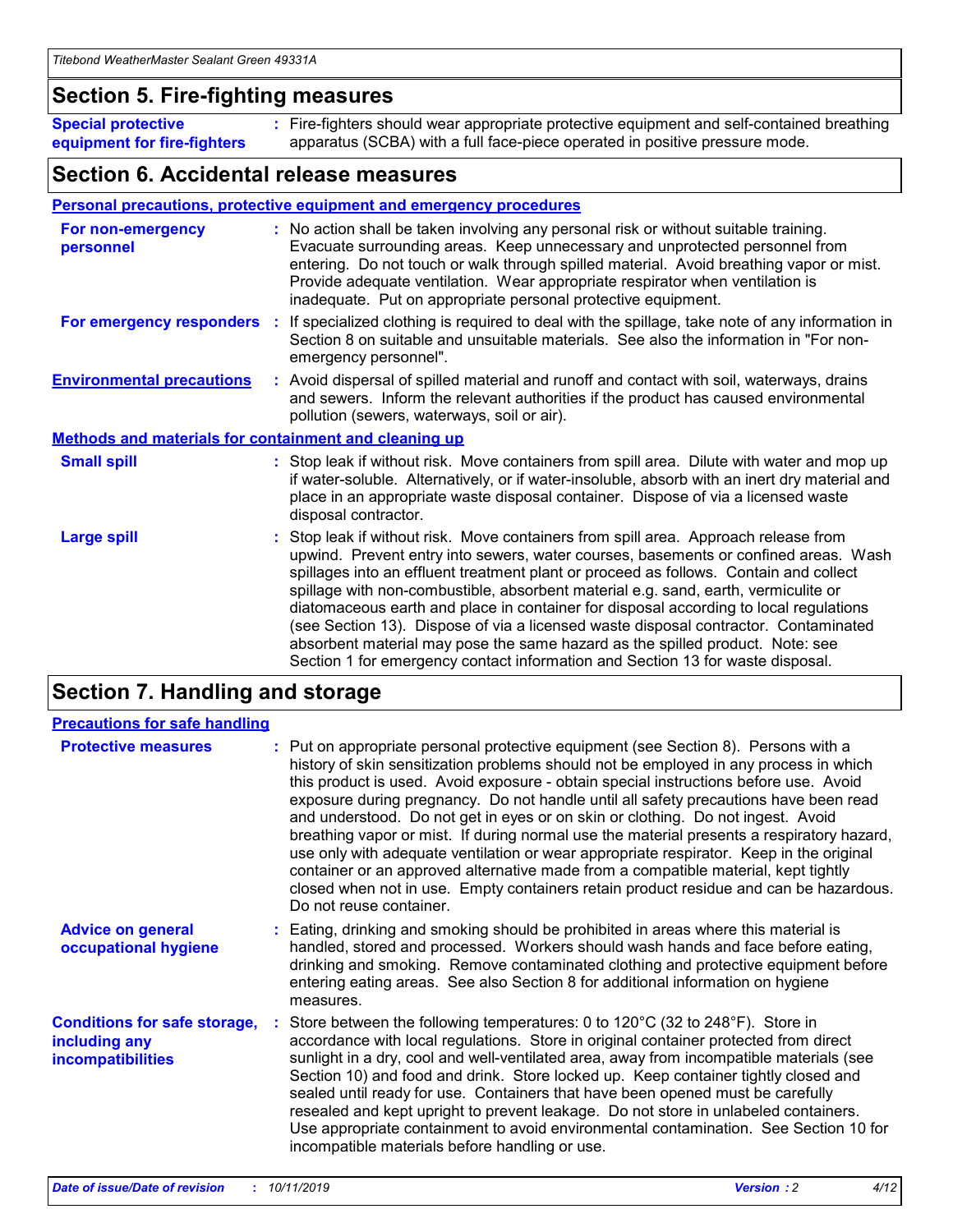## **Section 8. Exposure controls/personal protection**

#### **Control parameters**

#### **Occupational exposure limits**

| <b>Ingredient name</b>                               |    |                        | <b>Exposure limits</b>                                                                                                                                                                                                                                                                                                                                                                                                                                                                                                                                                                                                 |
|------------------------------------------------------|----|------------------------|------------------------------------------------------------------------------------------------------------------------------------------------------------------------------------------------------------------------------------------------------------------------------------------------------------------------------------------------------------------------------------------------------------------------------------------------------------------------------------------------------------------------------------------------------------------------------------------------------------------------|
| 3-aminopropyltriethoxysilane<br>Dibutyltin dilaurate |    |                        | None.<br>ACGIH TLV (United States, 3/2019). Absorbed through skin.<br>Notes: as Sn<br>TWA: $0.1 \text{ mg/m}^3$ , (as Sn) 8 hours.<br>STEL: 0.2 mg/m <sup>3</sup> , (as Sn) 15 minutes.<br>NIOSH REL (United States, 10/2016). Absorbed through skin.<br>Notes: as Sn<br>TWA: 0.1 mg/m <sup>3</sup> , (as Sn) 10 hours.<br>OSHA PEL (United States, 5/2018). Notes: as Sn<br>TWA: 0.1 mg/m <sup>3</sup> , (as Sn) 8 hours.<br>OSHA PEL 1989 (United States, 3/1989). Absorbed through skin.<br>Notes: measured as Sn<br>TWA: 0.1 mg/m <sup>3</sup> , (measured as Sn) 8 hours. Form: Organic                           |
| <b>Appropriate engineering</b><br>controls           |    |                        | : If user operations generate dust, fumes, gas, vapor or mist, use process enclosures,<br>local exhaust ventilation or other engineering controls to keep worker exposure to<br>airborne contaminants below any recommended or statutory limits.                                                                                                                                                                                                                                                                                                                                                                       |
| <b>Environmental exposure</b><br>controls            |    |                        | Emissions from ventilation or work process equipment should be checked to ensure<br>they comply with the requirements of environmental protection legislation. In some<br>cases, fume scrubbers, filters or engineering modifications to the process equipment<br>will be necessary to reduce emissions to acceptable levels.                                                                                                                                                                                                                                                                                          |
| <b>Individual protection measures</b>                |    |                        |                                                                                                                                                                                                                                                                                                                                                                                                                                                                                                                                                                                                                        |
| <b>Hygiene measures</b>                              |    |                        | : Wash hands, forearms and face thoroughly after handling chemical products, before<br>eating, smoking and using the lavatory and at the end of the working period.<br>Appropriate techniques should be used to remove potentially contaminated clothing.<br>Contaminated work clothing should not be allowed out of the workplace. Wash<br>contaminated clothing before reusing. Ensure that eyewash stations and safety<br>showers are close to the workstation location.                                                                                                                                            |
| <b>Eye/face protection</b>                           |    |                        | Safety eyewear complying with an approved standard should be used when a risk<br>assessment indicates this is necessary to avoid exposure to liquid splashes, mists,<br>gases or dusts. If contact is possible, the following protection should be worn, unless<br>the assessment indicates a higher degree of protection: chemical splash goggles.                                                                                                                                                                                                                                                                    |
| <b>Skin protection</b>                               |    |                        |                                                                                                                                                                                                                                                                                                                                                                                                                                                                                                                                                                                                                        |
| <b>Hand protection</b>                               |    |                        | : Chemical-resistant, impervious gloves complying with an approved standard should be<br>worn at all times when handling chemical products if a risk assessment indicates this is<br>necessary. Considering the parameters specified by the glove manufacturer, check<br>during use that the gloves are still retaining their protective properties. It should be<br>noted that the time to breakthrough for any glove material may be different for different<br>glove manufacturers. In the case of mixtures, consisting of several substances, the<br>protection time of the gloves cannot be accurately estimated. |
| <b>Body protection</b>                               |    | handling this product. | Personal protective equipment for the body should be selected based on the task being<br>performed and the risks involved and should be approved by a specialist before                                                                                                                                                                                                                                                                                                                                                                                                                                                |
| <b>Other skin protection</b>                         |    |                        | : Appropriate footwear and any additional skin protection measures should be selected<br>based on the task being performed and the risks involved and should be approved by a<br>specialist before handling this product.                                                                                                                                                                                                                                                                                                                                                                                              |
| <b>Respiratory protection</b>                        | ÷. | aspects of use.        | Based on the hazard and potential for exposure, select a respirator that meets the<br>appropriate standard or certification. Respirators must be used according to a<br>respiratory protection program to ensure proper fitting, training, and other important                                                                                                                                                                                                                                                                                                                                                         |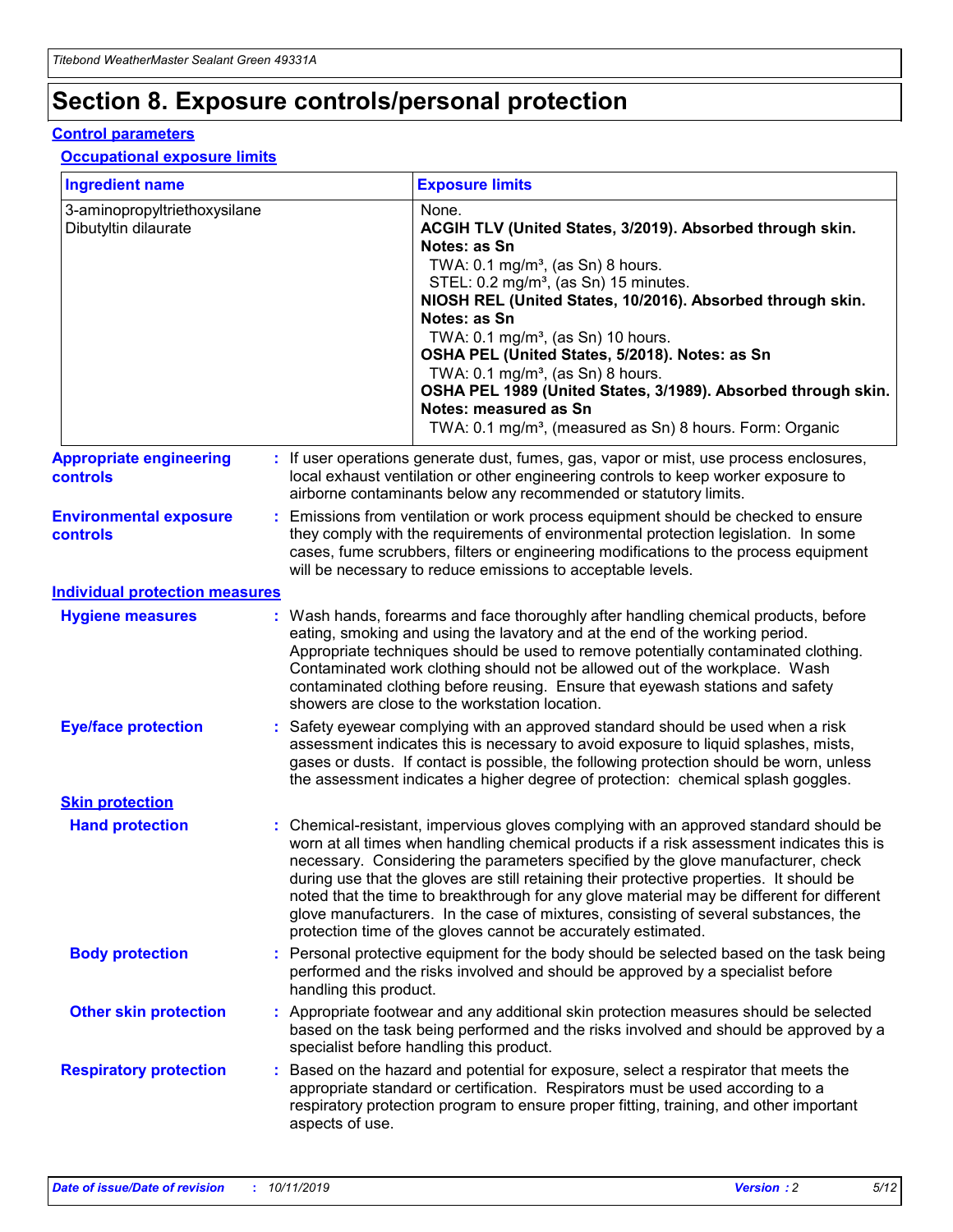### **Section 9. Physical and chemical properties**

#### **Appearance**

| <b>Physical state</b>                             | : Liquid. [Paste.]                                                |
|---------------------------------------------------|-------------------------------------------------------------------|
| <b>Color</b>                                      | Green.                                                            |
| Odor                                              | None [Slight]                                                     |
| <b>Odor threshold</b>                             | : Not available.                                                  |
| рH                                                | : Not applicable.                                                 |
| <b>Melting point</b>                              | : Not available.                                                  |
| <b>Boiling point</b>                              | : $>100^{\circ}$ C ( $>212^{\circ}$ F)                            |
| <b>Flash point</b>                                | : Closed cup: >200°C (>392°F) [Setaflash.]                        |
| <b>Evaporation rate</b>                           | $:$ <1 (butyl acetate = 1)                                        |
| <b>Flammability (solid, gas)</b>                  | : Not available.                                                  |
| Lower and upper explosive<br>(flammable) limits   | : Not available.                                                  |
| <b>VOC (less water, less</b><br>exempt solvents)  | $: 0$ g/l                                                         |
| <b>Volatility</b>                                 | $: 0\%$ (w/w)                                                     |
| <b>Vapor density</b>                              | : Not available.                                                  |
| <b>Relative density</b>                           | : 1.4329                                                          |
| <b>Solubility</b>                                 | : Insoluble in the following materials: cold water and hot water. |
| <b>Solubility in water</b>                        | : Not available.                                                  |
| <b>Partition coefficient: n-</b><br>octanol/water | : Not available.                                                  |
| <b>Auto-ignition temperature</b>                  | : Not available.                                                  |
| <b>Decomposition temperature</b>                  | : Not available.                                                  |
| <b>Viscosity</b>                                  | : Not available.                                                  |

### **Section 10. Stability and reactivity**

| <b>Reactivity</b>                            | : No specific test data related to reactivity available for this product or its ingredients.            |
|----------------------------------------------|---------------------------------------------------------------------------------------------------------|
| <b>Chemical stability</b>                    | : The product is stable.                                                                                |
| <b>Possibility of hazardous</b><br>reactions | : Under normal conditions of storage and use, hazardous reactions will not occur.                       |
| <b>Conditions to avoid</b>                   | : No specific data.                                                                                     |
| <b>Incompatible materials</b>                | : No specific data.                                                                                     |
| <b>Hazardous decomposition</b><br>products   | Under normal conditions of storage and use, hazardous decomposition products should<br>not be produced. |

### **Section 11. Toxicological information**

### **Information on toxicological effects**

#### **Acute toxicity**

| <b>Product/ingredient name</b> | <b>Result</b>           | <b>Species</b> | <b>Dose</b>                | <b>Exposure</b> |
|--------------------------------|-------------------------|----------------|----------------------------|-----------------|
| 3-aminopropyltriethoxysilane   | <b>ILD50 Dermal</b>     | Rabbit         | 4.29 g/kg                  |                 |
| Dibutyltin dilaurate           | ILD50 Oral<br>LD50 Oral | Rat<br>Rat     | $1.57$ g/kg<br>175 $mg/kg$ |                 |
|                                |                         |                |                            |                 |

**Irritation/Corrosion**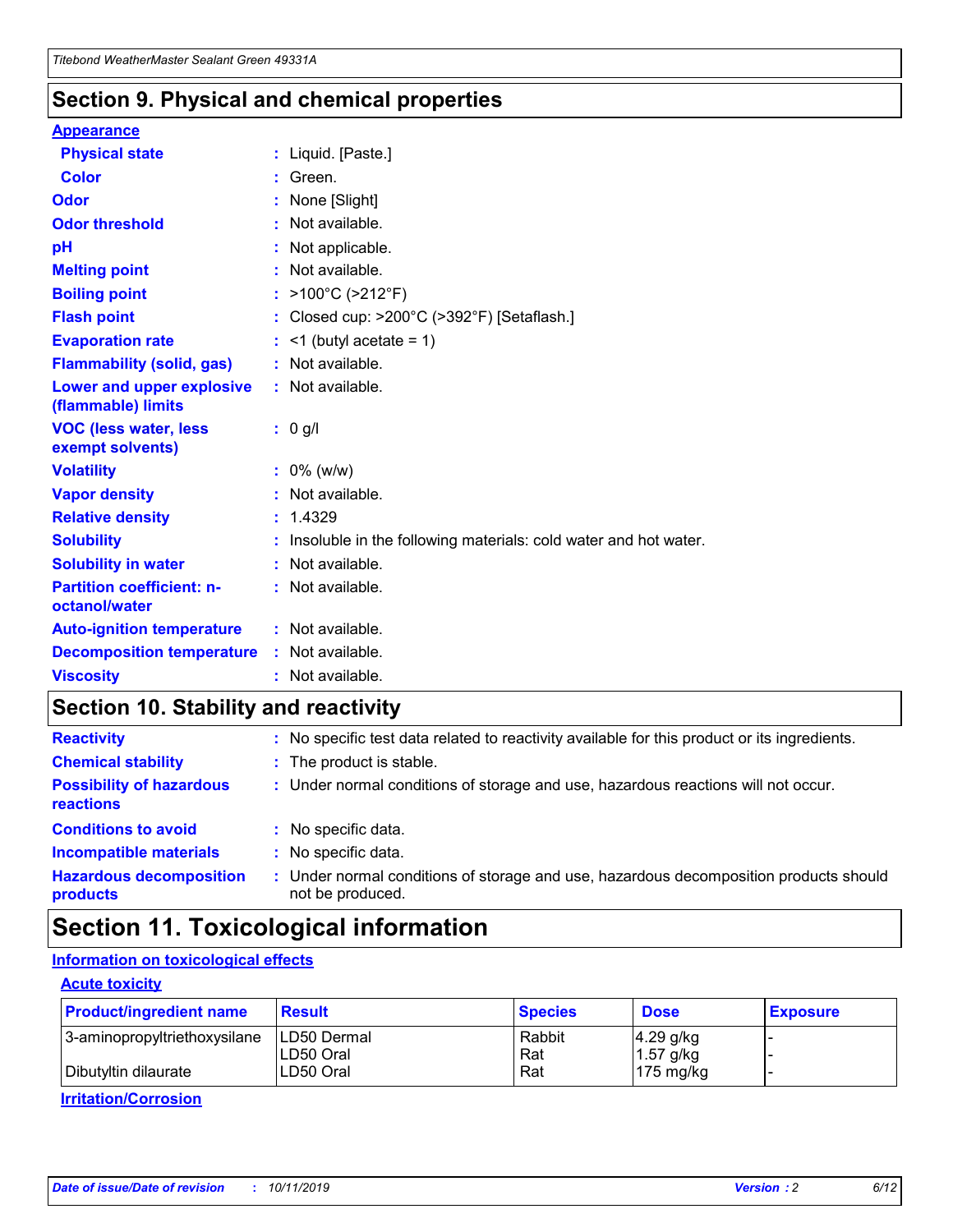## **Section 11. Toxicological information**

| <b>Product/ingredient name</b> | <b>Result</b>            | <b>Species</b> | <b>Score</b> | <b>Exposure</b>           | <b>Observation</b> |
|--------------------------------|--------------------------|----------------|--------------|---------------------------|--------------------|
| 3-aminopropyltriethoxysilane   | Eyes - Mild irritant     | Rabbit         |              | $100$ mg                  |                    |
|                                | Eyes - Severe irritant   | Rabbit         |              | 24 hours 750              |                    |
|                                |                          |                |              | ug                        |                    |
|                                | Skin - Severe irritant   | Rabbit         |              | 24 hours 5                | -                  |
| Dibutyltin dilaurate           | Eyes - Moderate irritant | Rabbit         |              | mq<br><b>24 hours 100</b> |                    |
|                                |                          |                |              | mg                        |                    |
|                                | Skin - Severe irritant   | Rabbit         |              | 500 mg                    |                    |

#### **Sensitization**

Not available.

#### **Mutagenicity**

Not available.

#### **Carcinogenicity**

Not available.

#### **Reproductive toxicity**

Not available.

#### **Teratogenicity**

Not available.

#### **Specific target organ toxicity (single exposure)**

Not available.

#### **Specific target organ toxicity (repeated exposure)**

| <b>Name</b>                                                                  |                                                                                                                             | <b>Category</b> | <b>Route of</b><br>exposure  | <b>Target organs</b> |
|------------------------------------------------------------------------------|-----------------------------------------------------------------------------------------------------------------------------|-----------------|------------------------------|----------------------|
| Dibutyltin dilaurate                                                         |                                                                                                                             | Category 1      | $\qquad \qquad \blacksquare$ | respiratory system   |
| <b>Aspiration hazard</b><br>Not available.                                   |                                                                                                                             |                 |                              |                      |
| <b>Information on the likely</b><br>routes of exposure                       | : Not available.                                                                                                            |                 |                              |                      |
| <b>Potential acute health effects</b>                                        |                                                                                                                             |                 |                              |                      |
| <b>Eye contact</b>                                                           | : May cause eye irritation.                                                                                                 |                 |                              |                      |
| <b>Inhalation</b>                                                            | : No known significant effects or critical hazards.                                                                         |                 |                              |                      |
| <b>Skin contact</b>                                                          | : May cause skin irritation.                                                                                                |                 |                              |                      |
| <b>Ingestion</b>                                                             | : No known significant effects or critical hazards.                                                                         |                 |                              |                      |
| Symptoms related to the physical, chemical and toxicological characteristics |                                                                                                                             |                 |                              |                      |
| <b>Eye contact</b>                                                           | : Adverse symptoms may include the following:<br>irritation<br>watering<br>redness                                          |                 |                              |                      |
| <b>Inhalation</b>                                                            | : Adverse symptoms may include the following:<br>reduced fetal weight<br>increase in fetal deaths<br>skeletal malformations |                 |                              |                      |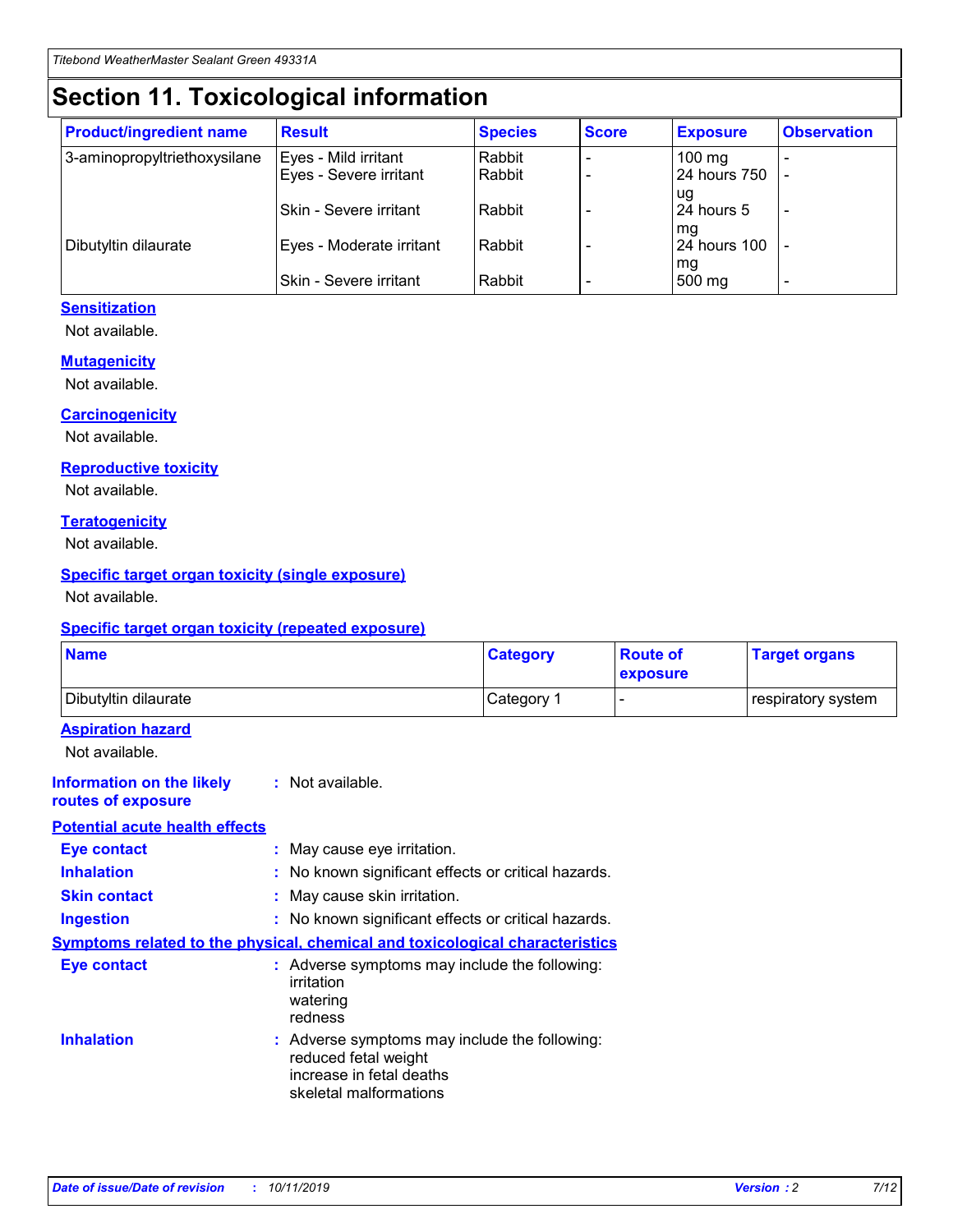## **Section 11. Toxicological information**

| <b>Skin contact</b>                     | : Adverse symptoms may include the following:<br>irritation<br>redness<br>reduced fetal weight<br>increase in fetal deaths<br>skeletal malformations |
|-----------------------------------------|------------------------------------------------------------------------------------------------------------------------------------------------------|
| <b>Ingestion</b>                        | : Adverse symptoms may include the following:<br>reduced fetal weight<br>increase in fetal deaths<br>skeletal malformations                          |
|                                         | Delayed and immediate effects and also chronic effects from short and long term exposure                                                             |
| <b>Short term exposure</b>              |                                                                                                                                                      |
| <b>Potential immediate</b><br>effects   | : Not available.                                                                                                                                     |
| <b>Potential delayed effects</b>        | : Not available.                                                                                                                                     |
| <b>Long term exposure</b>               |                                                                                                                                                      |
| <b>Potential immediate</b><br>effects   | : Not available.                                                                                                                                     |
| <b>Potential delayed effects</b>        | : Not available.                                                                                                                                     |
| <b>Potential chronic health effects</b> |                                                                                                                                                      |
| Not available.                          |                                                                                                                                                      |
| <b>General</b>                          | : Once sensitized, a severe allergic reaction may occur when subsequently exposed to<br>very low levels.                                             |
| <b>Carcinogenicity</b>                  | : No known significant effects or critical hazards.                                                                                                  |
| <b>Mutagenicity</b>                     | No known significant effects or critical hazards.                                                                                                    |
| <b>Teratogenicity</b>                   | May damage the unborn child.                                                                                                                         |
| <b>Developmental effects</b>            | No known significant effects or critical hazards.                                                                                                    |
| <b>Fertility effects</b>                | : May damage fertility.                                                                                                                              |
| <b>Numerical measures of toxicity</b>   |                                                                                                                                                      |
| <b>Acute toxicity estimates</b>         |                                                                                                                                                      |
|                                         |                                                                                                                                                      |

Not available.

## **Section 12. Ecological information**

#### **Toxicity**

| <b>Product/ingredient name</b> | <b>Result</b>                     | <b>Species</b>                       | <b>Exposure</b> |
|--------------------------------|-----------------------------------|--------------------------------------|-----------------|
| Dibutyltin dilaurate           | Chronic EC10 > 2 mg/l Fresh water | Algae - Scenedesmus<br>I subspicatus | l 96 hours i    |

### **Persistence and degradability**

| <b>Product/ingredient name</b> | <b>Test</b>                                                                    | <b>Result</b>  |                   | <b>Dose</b> | <b>Inoculum</b>         |
|--------------------------------|--------------------------------------------------------------------------------|----------------|-------------------|-------------|-------------------------|
| Dibutyltin dilaurate           | OECD 301F<br>Ready<br>Biodegradability -<br>Manometric<br>Respirometry<br>Test | 23 % - 28 days |                   |             |                         |
| <b>Product/ingredient name</b> | <b>Aquatic half-life</b>                                                       |                | <b>Photolysis</b> |             | <b>Biodegradability</b> |
| Dibutyltin dilaurate           |                                                                                |                |                   |             | Inherent                |

### **Bioaccumulative potential**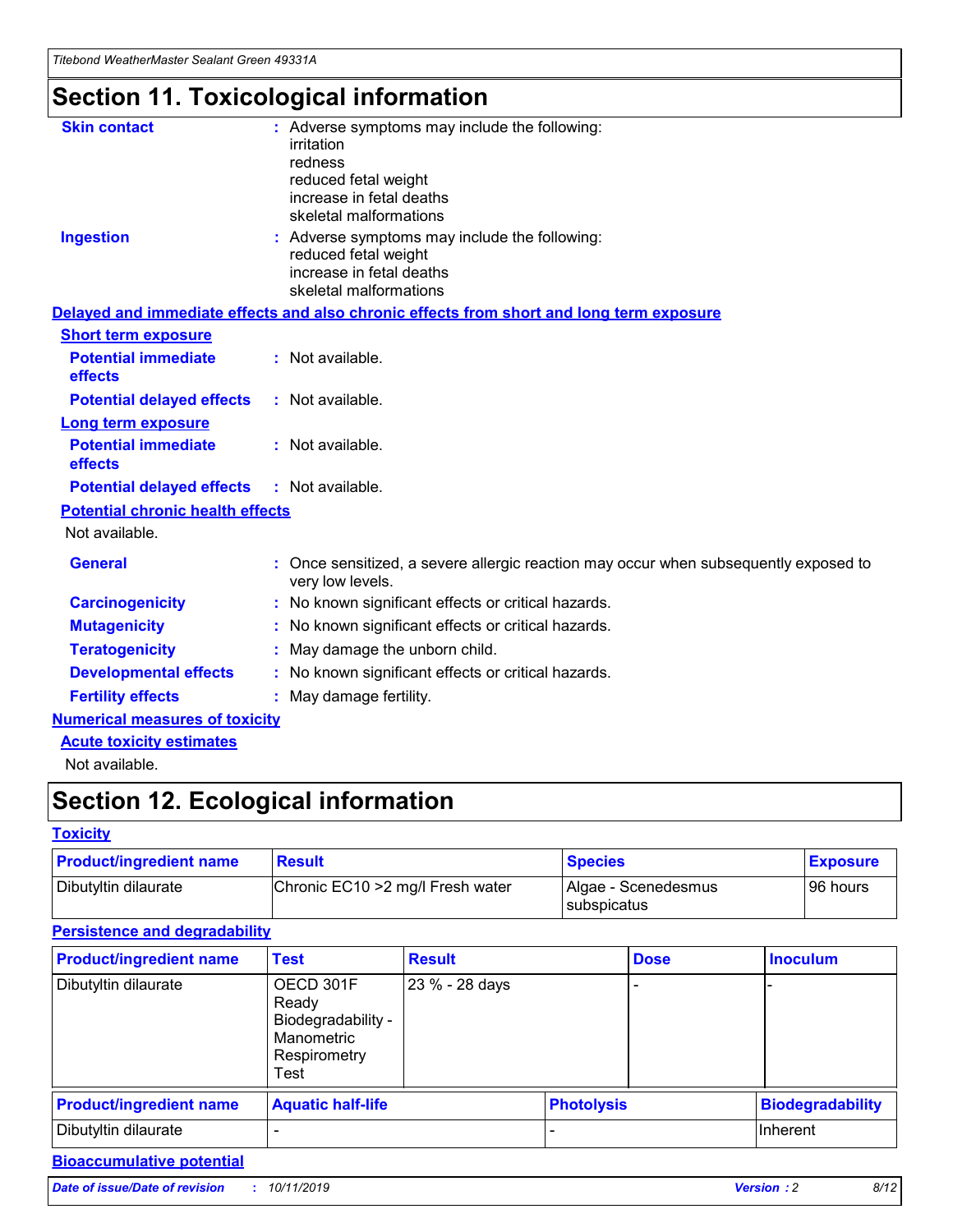## **Section 12. Ecological information**

| <b>Product/ingredient name</b>                       | ∣LoqP <sub>ow</sub> | <b>BCF</b>  | <b>Potential</b> |
|------------------------------------------------------|---------------------|-------------|------------------|
| 3-aminopropyltriethoxysilane<br>Dibutyltin dilaurate | 4.44                | 3.4<br>2.91 | low<br>low       |

#### **Mobility in soil**

| <i></i>                                                       |                                                     |
|---------------------------------------------------------------|-----------------------------------------------------|
| <b>Soil/water partition</b><br>coefficient (K <sub>oc</sub> ) | : Not available.                                    |
| <b>Other adverse effects</b>                                  | : No known significant effects or critical hazards. |

### **Section 13. Disposal considerations**

|  | <b>Disposal methods</b> |  |
|--|-------------------------|--|

**Disposal methods** : The generation of waste should be avoided or minimized wherever possible. Disposal of this product, solutions and any by-products should at all times comply with the requirements of environmental protection and waste disposal legislation and any regional local authority requirements. Dispose of surplus and non-recyclable products via a licensed waste disposal contractor. Waste should not be disposed of untreated to the sewer unless fully compliant with the requirements of all authorities with jurisdiction. Waste packaging should be recycled. Incineration or landfill should only be considered when recycling is not feasible. This material and its container must be disposed of in a safe way. Care should be taken when handling emptied containers that have not been cleaned or rinsed out. Empty containers or liners may retain some product residues. Avoid dispersal of spilled material and runoff and contact with soil, waterways, drains and sewers.

## **Section 14. Transport information**

|                                      | <b>DOT</b><br><b>Classification</b> | <b>TDG</b><br><b>Classification</b> | <b>Mexico</b><br><b>Classification</b> | <b>ADR/RID</b>           | <b>IMDG</b>              | <b>IATA</b>              |
|--------------------------------------|-------------------------------------|-------------------------------------|----------------------------------------|--------------------------|--------------------------|--------------------------|
| <b>UN number</b>                     | Not regulated.                      | Not regulated.                      | Not regulated.                         | Not regulated.           | Not regulated.           | Not regulated.           |
| <b>UN proper</b><br>shipping name    | $\qquad \qquad$                     |                                     |                                        |                          |                          |                          |
| <b>Transport</b><br>hazard class(es) | $\blacksquare$                      | $\blacksquare$                      | $\blacksquare$                         | $\overline{\phantom{a}}$ | $\blacksquare$           | $\blacksquare$           |
| <b>Packing group</b>                 | $\overline{\phantom{a}}$            | $\overline{\phantom{0}}$            | $\overline{\phantom{0}}$               | -                        | $\overline{\phantom{0}}$ | $\overline{\phantom{a}}$ |
| <b>Environmental</b><br>hazards      | No.                                 | No.                                 | No.                                    | No.                      | No.                      | No.                      |

## **Section 15. Regulatory information**

#### **U.S. Federal regulations**

#### **SARA 302/304**

#### **Composition/information on ingredients**

No products were found.

**SARA 304 RQ :** Not applicable.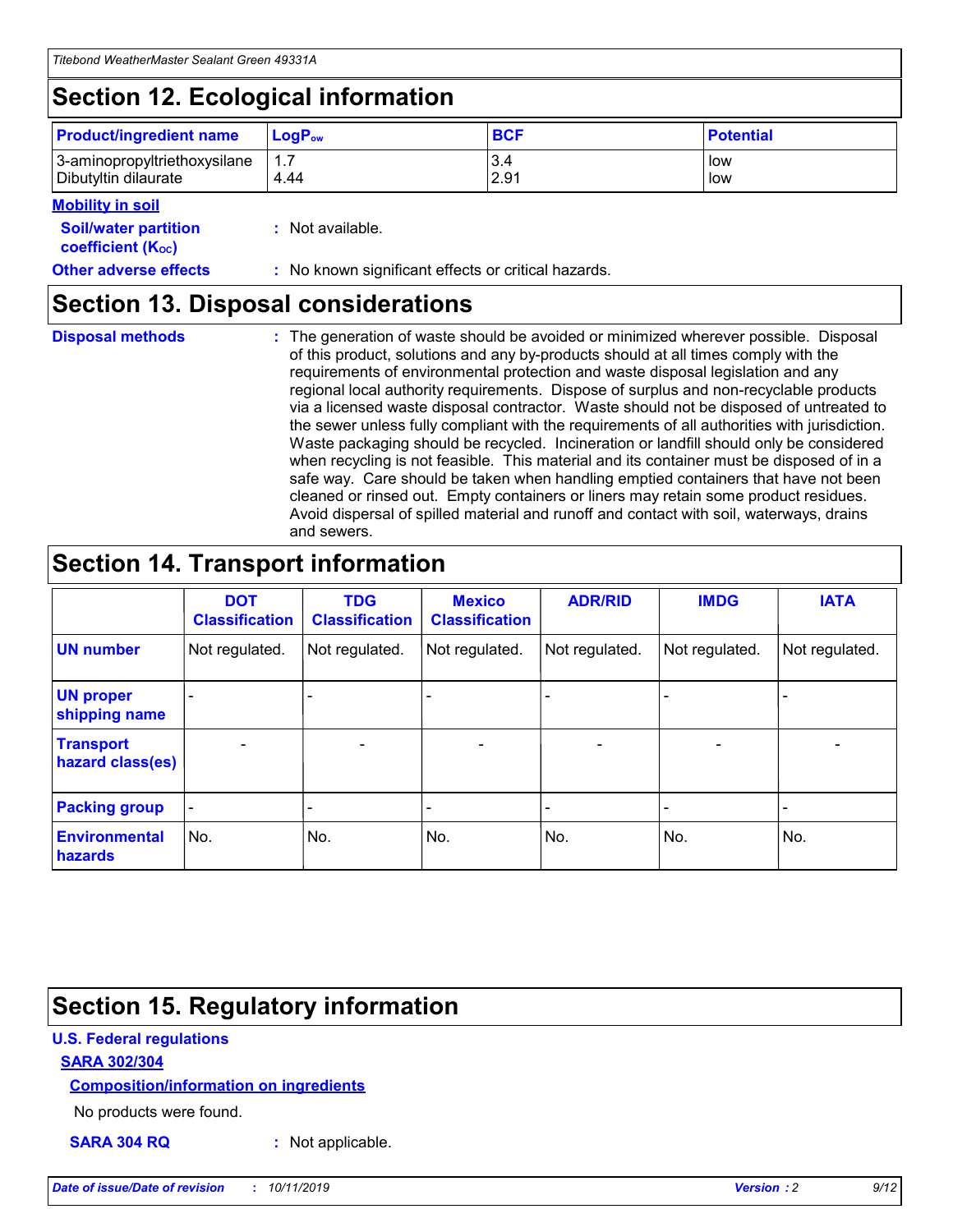### **Section 15. Regulatory information**

#### **SARA 311/312**

**Classification :** EYE IRRITATION - Category 2B SKIN SENSITIZATION - Category 1 TOXIC TO REPRODUCTION (Fertility) - Category 1B TOXIC TO REPRODUCTION (Unborn child) - Category 1B

#### **Composition/information on ingredients**

| <b>Name</b>                  | $\frac{9}{6}$ | <b>Classification</b>                                                                                            |
|------------------------------|---------------|------------------------------------------------------------------------------------------------------------------|
| 3-aminopropyltriethoxysilane | $\leq$ 3      | <b>FLAMMABLE LIQUIDS - Category 4</b><br><b>ACUTE TOXICITY (oral) - Category 4</b>                               |
|                              |               | SKIN IRRITATION - Category 2<br>EYE IRRITATION - Category 2A                                                     |
| Dibutyltin dilaurate         | ≤0.3          | ACUTE TOXICITY (oral) - Category 3<br>SKIN CORROSION - Category 1C                                               |
|                              |               | SERIOUS EYE DAMAGE - Category 1<br>SKIN SENSITIZATION - Category 1<br><b>GERM CELL MUTAGENICITY - Category 2</b> |
|                              |               | TOXIC TO REPRODUCTION (Fertility) - Category 1B<br>TOXIC TO REPRODUCTION (Unborn child) - Category 1B            |
|                              |               | SPECIFIC TARGET ORGAN TOXICITY (REPEATED<br>EXPOSURE) (respiratory system) - Category 1                          |

#### **State regulations**

| <b>Massachusetts</b> | : None of the components are listed. |
|----------------------|--------------------------------------|
| <b>New York</b>      | : None of the components are listed. |
| <b>New Jersey</b>    | : None of the components are listed. |
| <b>Pennsylvania</b>  | : None of the components are listed. |

#### **California Prop. 65**

**A** WARNING: This product can expose you to methanol, which is known to the State of California to cause birth defects or other reproductive harm. For more information go to www.P65Warnings.ca.gov.

| <b>Ingredient name</b> | No significant risk Maximum<br>level | acceptable dosage<br>level |
|------------------------|--------------------------------------|----------------------------|
| methanol               |                                      | Yes.                       |

#### **International regulations**

**Chemical Weapon Convention List Schedules I, II & III Chemicals** Not listed.

#### **Montreal Protocol**

Not listed.

**Stockholm Convention on Persistent Organic Pollutants**

Not listed.

### **UNECE Aarhus Protocol on POPs and Heavy Metals**

Not listed.

#### **Inventory list**

### **China :** All components are listed or exempted.

**United States TSCA 8(b) inventory :** All components are active or exempted.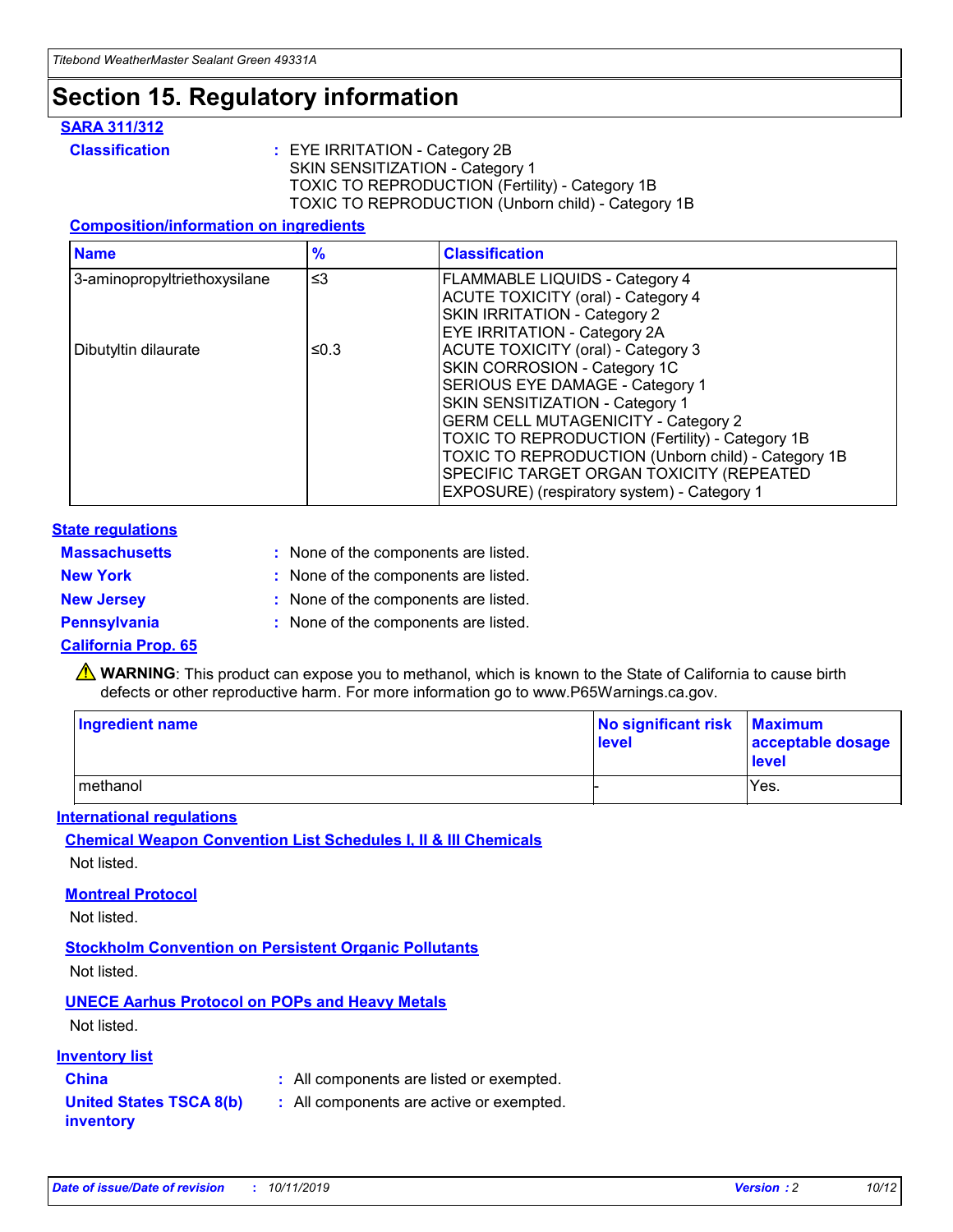## **Section 16. Other information**

**Hazardous Material Information System (U.S.A.)**



**Caution: HMIS® ratings are based on a 0-4 rating scale, with 0 representing minimal hazards or risks, and 4 representing significant hazards or risks. Although HMIS® ratings and the associated label are not required on SDSs or products leaving a facility under 29 CFR 1910.1200, the preparer may choose to provide them. HMIS® ratings are to be used with a fully implemented HMIS® program. HMIS® is a registered trademark and service mark of the American Coatings Association, Inc.**

**The customer is responsible for determining the PPE code for this material. For more information on HMIS® Personal Protective Equipment (PPE) codes, consult the HMIS® Implementation Manual.**

#### **National Fire Protection Association (U.S.A.)**



**Reprinted with permission from NFPA 704-2001, Identification of the Hazards of Materials for Emergency Response Copyright ©1997, National Fire Protection Association, Quincy, MA 02269. This reprinted material is not the complete and official position of the National Fire Protection Association, on the referenced subject which is represented only by the standard in its entirety.**

**Copyright ©2001, National Fire Protection Association, Quincy, MA 02269. This warning system is intended to be interpreted and applied only by properly trained individuals to identify fire, health and reactivity hazards of chemicals. The user is referred to certain limited number of chemicals with recommended classifications in NFPA 49 and NFPA 325, which would be used as a guideline only. Whether the chemicals are classified by NFPA or not, anyone using the 704 systems to classify chemicals does so at their own risk.**

#### **Procedure used to derive the classification**

|                                                                                                                    | <b>Classification</b>                                                                                                                                                                                                                                                                                                                                                                                                                                                                                                                                         | <b>Justification</b>                                                     |
|--------------------------------------------------------------------------------------------------------------------|---------------------------------------------------------------------------------------------------------------------------------------------------------------------------------------------------------------------------------------------------------------------------------------------------------------------------------------------------------------------------------------------------------------------------------------------------------------------------------------------------------------------------------------------------------------|--------------------------------------------------------------------------|
| EYE IRRITATION - Category 2B<br>SKIN SENSITIZATION - Category 1<br>TOXIC TO REPRODUCTION (Fertility) - Category 1B | TOXIC TO REPRODUCTION (Unborn child) - Category 1B                                                                                                                                                                                                                                                                                                                                                                                                                                                                                                            | Expert judgment<br>Expert judgment<br>Expert judgment<br>Expert judgment |
| <b>History</b>                                                                                                     |                                                                                                                                                                                                                                                                                                                                                                                                                                                                                                                                                               |                                                                          |
| <b>Date of printing</b>                                                                                            | : 4/22/2022                                                                                                                                                                                                                                                                                                                                                                                                                                                                                                                                                   |                                                                          |
| Date of issue/Date of<br>revision                                                                                  | : 10/11/2019                                                                                                                                                                                                                                                                                                                                                                                                                                                                                                                                                  |                                                                          |
| Date of previous issue                                                                                             | : 10/16/2020                                                                                                                                                                                                                                                                                                                                                                                                                                                                                                                                                  |                                                                          |
| <b>Version</b>                                                                                                     | $\therefore$ 2                                                                                                                                                                                                                                                                                                                                                                                                                                                                                                                                                |                                                                          |
| <b>Key to abbreviations</b>                                                                                        | $:$ ATE = Acute Toxicity Estimate<br><b>BCF</b> = Bioconcentration Factor<br>GHS = Globally Harmonized System of Classification and Labelling of Chemicals<br>IATA = International Air Transport Association<br>IBC = Intermediate Bulk Container<br><b>IMDG = International Maritime Dangerous Goods</b><br>LogPow = logarithm of the octanol/water partition coefficient<br>MARPOL = International Convention for the Prevention of Pollution From Ships, 1973<br>as modified by the Protocol of 1978. ("Marpol" = marine pollution)<br>UN = United Nations |                                                                          |